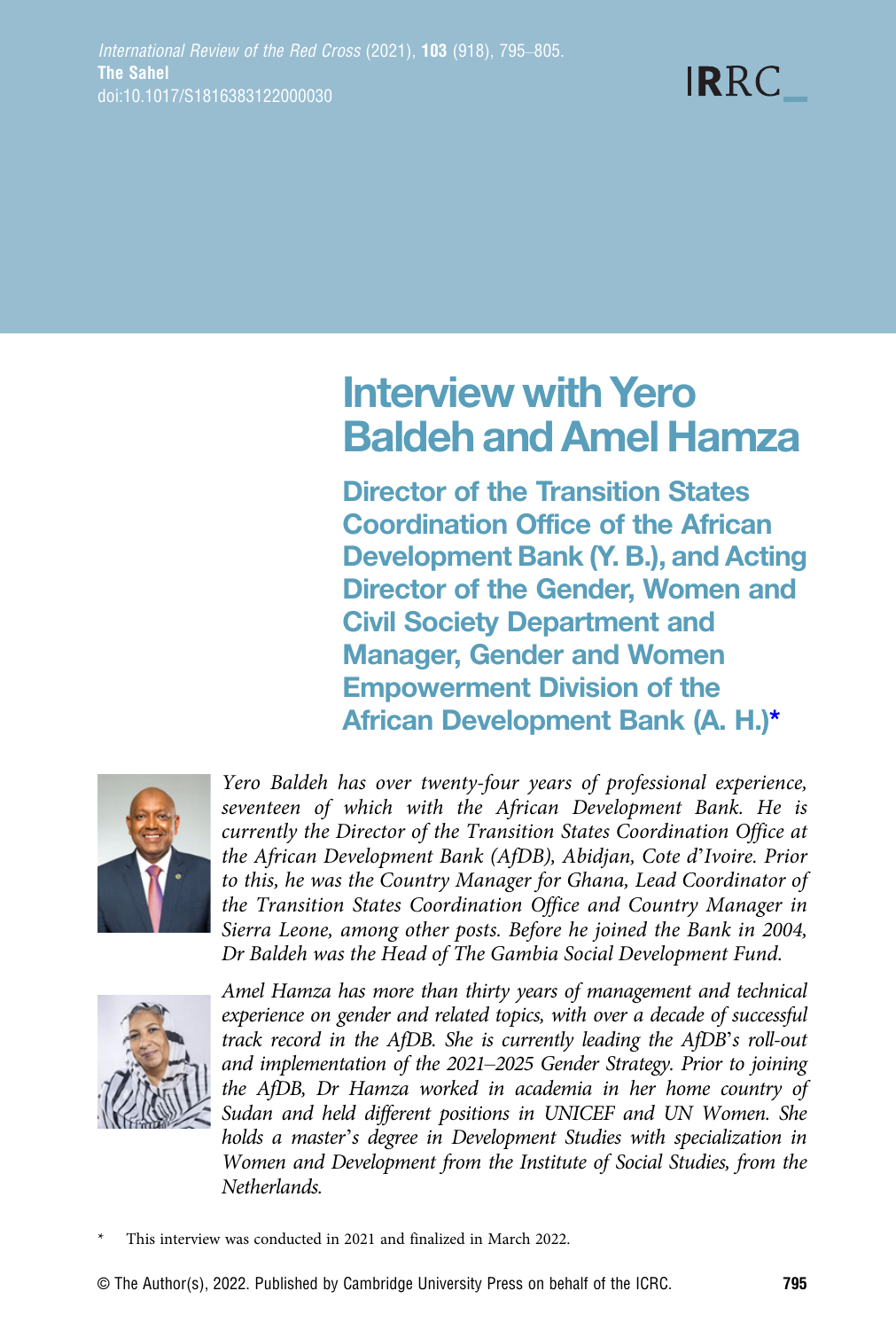Keywords: Sahel, African Development Bank, economic development, High 5s, gender equality and women's empowerment, Africa, fragility, resilience, humanitarian–development–peace (HDP) nexus.

**Editorial** 

# 1. By way of introduction, could you please briefly highlight what the African Development Bank (AfDB) Group is, its mandate and activities it engages in, in general and specifically with regards to addressing fragility and building resilience as well as women empowerment and civil society engagement (CSE) in Africa?

The AfDB Group (the Bank) is a regional, multilateral, development finance institution established to contribute to economic development and social progress in Africa. As the premier development finance institution in the continent, the Bank Group mobilizes and allocates resources for investments, and provides policy advice and technical assistance in order to support African member countries' development, poverty reduction and improvement of living conditions for Africans. The Bank currently has eighty-one member countries (fifty-four African and twenty-seven non-regional), with its headquarters in Abidjan, Côte d'Ivoire.

The AfDB's Ten-Year Strategy (2013–2022) with its two main objectives – Inclusive Growth and the Transition to Green Growth – reflects the aspirations of the entire African continent. Under the leadership of Dr Akinwumi A. Adesina, the President of the Bank Group, five development priorities known as the High 5s (Light up and Power Africa; Feed Africa; Industrialize Africa; Integrate Africa; and Improve the Quality of Life for the People of Africa) were established in 2015 to accelerate collective progress towards the African Union's Agenda 2063 and the Sustainable Development Goals (SDGs).

Specific strategies or policies (such as the strategies for Addressing Fragility and Building Resilience in Africa<sup>1</sup>; Gender; Governance; and Private Sector Development) guide the Bank's thematic work, with dedicated departments/units such as the Transition States Coordination Office (RDTS) that applies a "fragility lens" in bank policy dialogues, knowledge products and operations. We look forward to share more on the Bank's agenda to prevent and address the complex, multidimensional and often interlinked drivers of fragility, and how we strengthen resilience on the African continent via a one-bank approach (i.e. with sectors and regions).

As mentioned above, the aim of gender equality and women's empowerment (GEWE) is at the core of the Bank's mandate to spur sustainable economic development and social progress on the continent. This is because gender equality is both a human right and an economic necessity. As a crosscutting sector, GEWE is institutionalized through the Gender, Women and Civil Society Department and systematically integrated throughout the Bank's operations and policies. Over the years, the Bank has increased its focus on gender equality and leveraged its convening power to promote women and girls'

<sup>1</sup> For more information, see AfDB Group, "Fragility & Resilience", available at: [https://www.afdb.org/en/](https://www.afdb.org/en/topics-and-sectors/topics/fragility-resilience) [topics-and-sectors/topics/fragility-resilience](https://www.afdb.org/en/topics-and-sectors/topics/fragility-resilience) (all internet references were accessed in March 2022).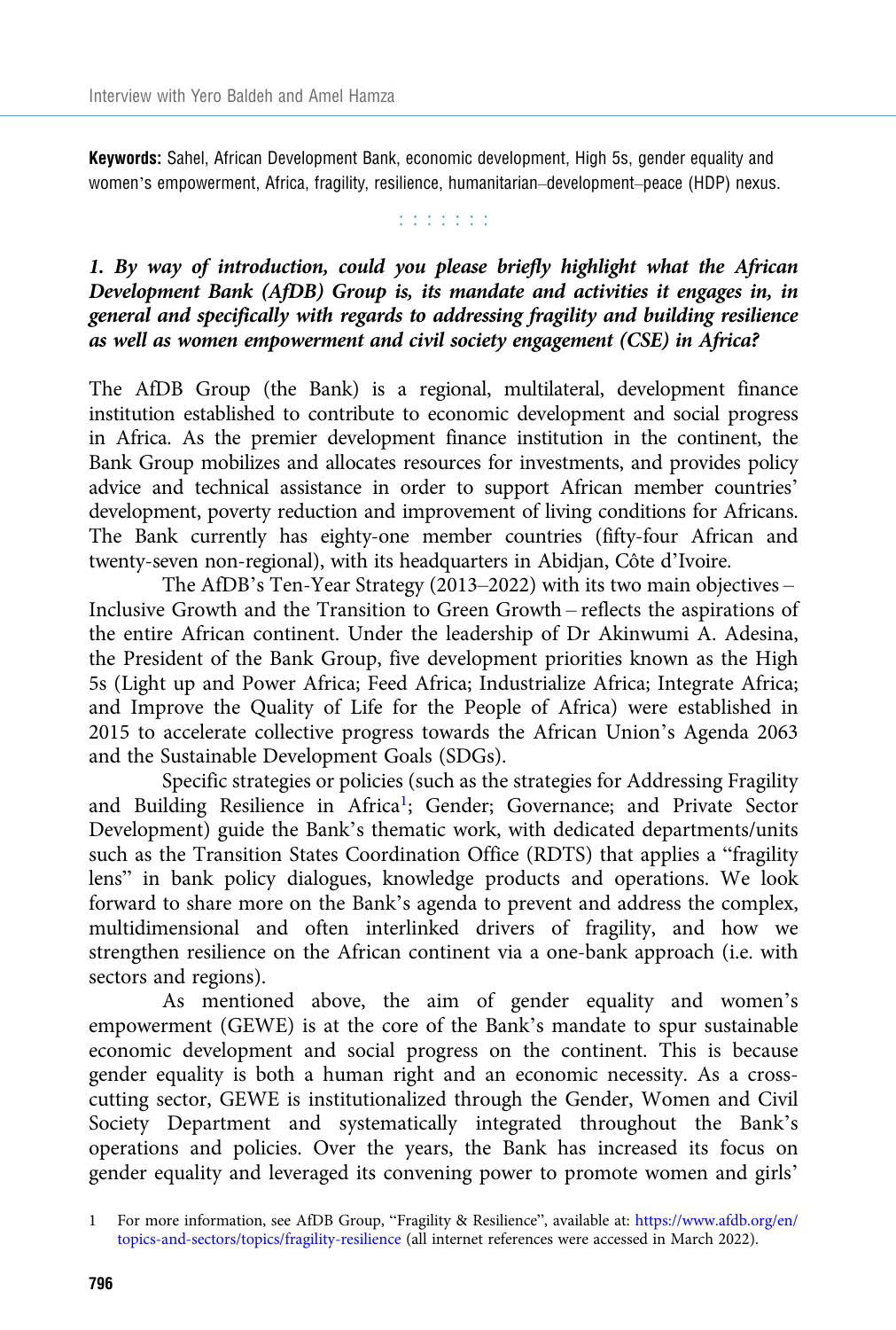empowerment as a key development priority. Recent developments reflect the priority given to the gender agenda, including the creation in March 2020 of the Gender Equality Trust Fund, first of its kind and one of the largest funds dedicated to gender equality on the continent. In November 2020, the Board of Directors approved the Gender Strategy for 2021–2025: "Investing in Africa's women to accelerate inclusive growth".<sup>2</sup>

We very much encourage you to have a look at our Gender Strategy, but let us now share some highlights. We all know that knowledge products are an enabler for evidence-based policy reforms, technical assistance and tailored development projects. This is why the Bank invests in the production of gender data and knowledge which helps unpacking country-specific gender constraints and ensures alignment with national development plans for enhanced women's empowerment. Additionally, the Bank invests in special initiatives to accelerate opportunities for women, such as the Affirmative Finance Action for Women in Africa initiative to help tackle access to finance for women entrepreneurs and women-led businesses.<sup>3</sup> Another example is Fashionomics Africa, through which the Bank supports micro-, small- and medium-sized enterprises in the creative industries (textile and apparel) that show high-impact potential for women's empowerment.<sup>4</sup> Furthermore, gender mainstreaming through the Bank's Gender Marker System in our regular operations (e.g. infrastructure and human capital development projects/programmes) plays a crucial role in setting a tracking mechanism of targets and the allocation of resources, hence driving progress towards gender equality.

For example, between 2016 and 2019 the Bank's operations facilitated the creation of 3.8 million jobs, with a specific focus on women and youth. More recently, during the COVID-19 pandemic, the Bank supported the African governments, private sector and civil society with a US\$10 billion Crisis Response Facility, where boosting resilience and gender equality are centre-stage. Once again, the importance of gender in the Bank's approach was shown.

#### 2. What are AfDB's engagement and approaches in the Sahel region?

The Sahel region has immense potential but also faces significant challenges such as widespread poverty, security issues and climate change, each having devastating impacts on the population. The Bank is thus committed to assisting the Sahel region to advance towards an end of the cycle of violence, economic dependence, poverty and climate vulnerability. We support governments' inclusive governance and service delivery agendas, community-centric approaches, and private sector-driven development, especially in rural and border communities, so that no one is left behind.

<sup>2</sup> AfDB Group, The African Development Bank Group Gender Strategy 2021–2025, 3 February 2021, available at: [https://www.afdb.org/en/documents/african-development-bank-group-gender-strategy-](https://www.afdb.org/en/documents/african-development-bank-group-gender-strategy-2021-2025)[2021-2025](https://www.afdb.org/en/documents/african-development-bank-group-gender-strategy-2021-2025).

<sup>3</sup> AfDB Group, "AFAWA (Affirmative Finance Action for Women in Africa)", available at: [https://www.](https://www.afdb.org/en/topics-and-sectors/initiatives-partnerships/afawa-affirmative-finance-action-women-africa) [afdb.org/en/topics-and-sectors/initiatives-partnerships/afawa-affirmative-finance-action-women-africa.](https://www.afdb.org/en/topics-and-sectors/initiatives-partnerships/afawa-affirmative-finance-action-women-africa)

<sup>4</sup> Fashionomics Africa, available at: [https://fashionomicsafrica.org/.](https://fashionomicsafrica.org/)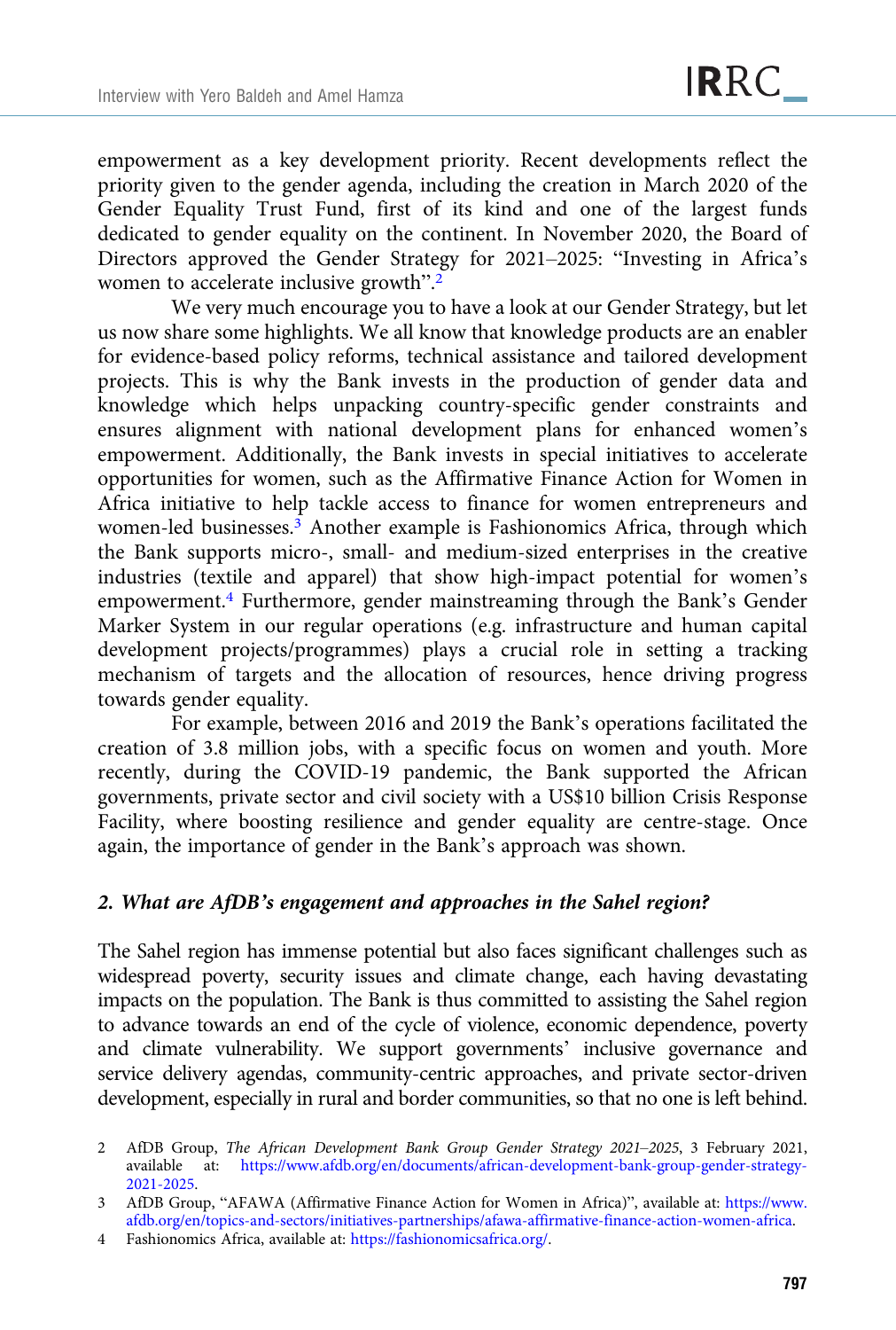Given the current security situation in several parts of the region, high levels of defence expenditure are inevitable and likely to continue to maintain long-term peace and stability. The Bank views security and peacebuilding projects by governments and humanitarian–development–peace (HDP) nexus partners (according to their respective mandates) as an indispensable public good in our mutual quest for wealth creation, sustainable economic growth, people's wellbeing, and long-term social prosperity. In all of these, particular emphasis needs to be on the "do no harm" principle and doing good.

For example, the Bank is doing its part with a portfolio of more than US\$3 billion in the G5 Sahel (Burkina Faso, Chad, Mali, Mauritania and Niger), including investments in agriculture, energy, transport infrastructure, human capital development, youth employment and entrepreneurship, and women's empowerment, as well as strengthening governance for basic service delivery. We are working very closely with partners in the Sahel, such as the African Union, the Regional Economic Communities, the Executive Secretariat of the G5 Sahel, the Lake Chad Basin Commission, the Sahel Alliance, the United Nations' (UN) system and other development and humanitarian partners such as the International Committee of the Red Cross (ICRC), the private sector and civil society. Together and according to our respective mandates, we collectively support countries in the region in their quests to achieve development progress.

During the One Planet Summit for Biodiversity earlier this year, President Adesina pledged US\$6.5 billion to speed up the realization of Africa's Great Green Wall to create green growth corridors by restoring, developing and sustainably managing 100 million hectares of degraded land across the Sahara and Sahel. The "Wall" will stretch 7,000 km from Dakar to Djibouti and will create up to ten million jobs by 2030. The Bank will contribute to the Wall through several programmes, including via "Desert to Power" to generate up to 10 GW of new solar energy and provide clean electricity for up to 250 million people across the Sahel's eleven countries. Another programme is the Africa Adaptation Acceleration Program, helping governments in the Sahel to scale up adaptation measures and transition towards digitally enabled, data-driven agriculture.5 With our partner, the Global Centre for Adaptation, we plan to leverage US\$2 billion from our investment pipeline and mobilize US\$25 billion more.

#### 3. How did the partnership between the Bank and the ICRC come about and how do the goals and mission of the Bank align with/converge with the working modalities of the ICRC, including the Fundamental Principles of the Red Cross and Red Crescent Movement? Which areas do you foresee as particularly relevant for a strong Bank and ICRC collaboration and how does this relate to the HDP nexus?

A strong partnership between the Bank and the ICRC makes complete sense to leverage each other's comparative advantages, achieve synergies and complementarities. For

<sup>5</sup> AfDB Group, "Africa Adaptation Acceleration Program", available at: [https://www.afdb.org/en/topics](https://www.afdb.org/en/topics-and-sectors/initiatives-partnerships/africa-adaptation-acceleration-program)[and-sectors/initiatives-partnerships/africa-adaptation-acceleration-program](https://www.afdb.org/en/topics-and-sectors/initiatives-partnerships/africa-adaptation-acceleration-program).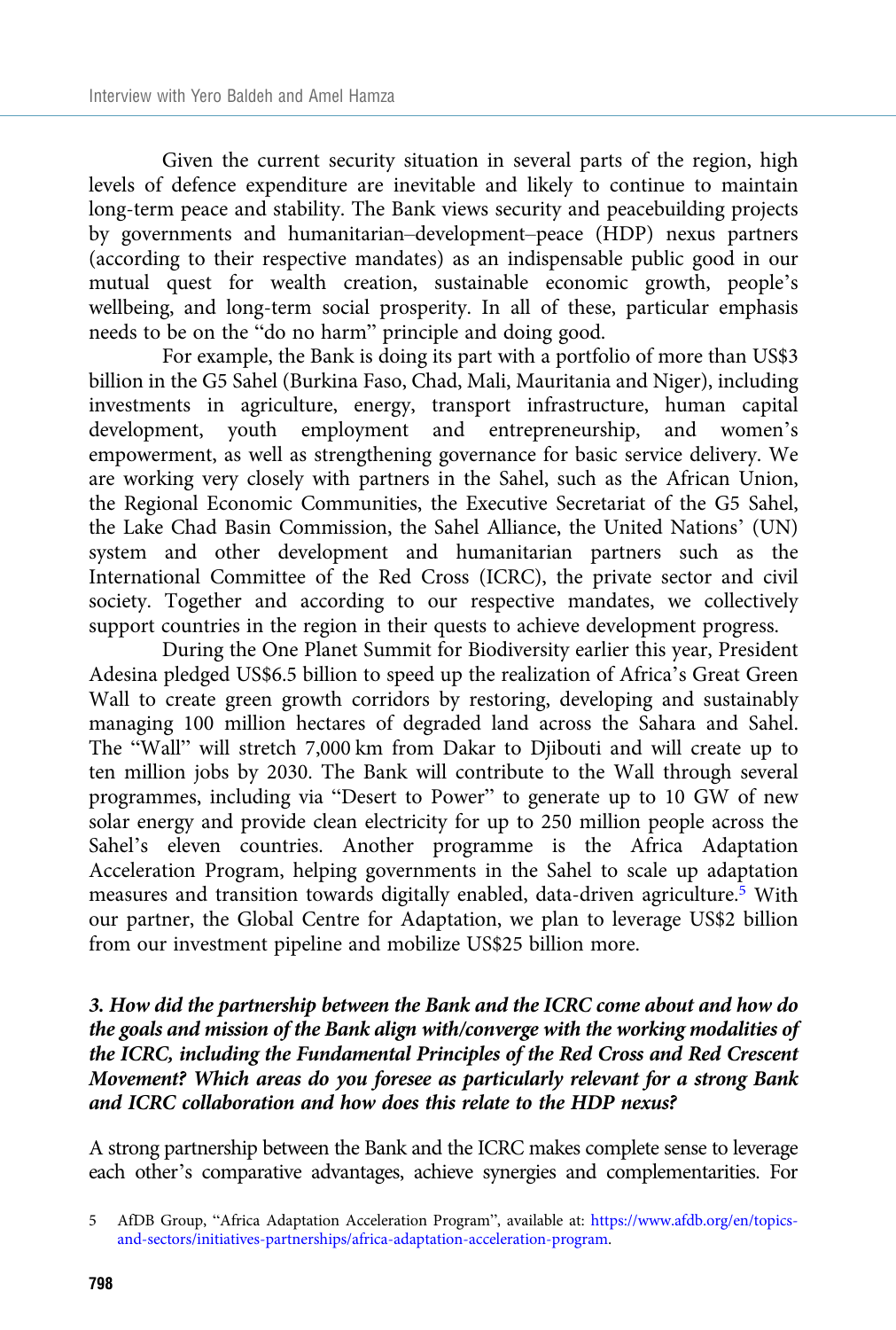example, both institutions signed a letter of intent in January 2019 stipulating the joint vision to further advance the collaboration towards bolstering resilience of the poorest and most vulnerable communities in fragile settings on the African continent. This collaboration contributes to the AfDB's mission to spur inclusive and sustainable economic growth and social progress, as well as the ICRC's mandate to protect the lives and dignity of the victims of armed conflict and other situations of violence.

HDP nexus partners must incentivize and support the efforts of governments to reinforce existing social contracts at local level, strengthen administrative effectiveness of social services delivery, promote citizens' contribution to public policy and help rebuild trust and confidence in inclusive governance and public administration. It is our belief that the provision of solutions needs to be in close collaboration with local communities, with a specific focus on women and youth. Combined, these contribute to preventing grievances and marginalization, which could otherwise turn into breeding grounds for violence, communal conflicts and terrorism. Enabling business environments for private sector investments along regional and domestic value chains is paramount to transform our rural communities into zones of economic prosperity.

It is in this regard that the Bank and the ICRC are in the process to explore the development of a framework agreement, similar to the fiduciary principles agreements we have with UN agencies, but specifically tailored to the ICRC according to its unique mandate. The framework agreement would be intended to set the basis for sustained and regular collaboration between both organizations according to shared priorities to support African populations in fragile and conflict-affected contexts. All of this of course is in alignment with our respective institutional mandates. This process is ongoing.

The ICRC is also a potential partner for strengthening capacity on CSE in line with the spirit of the letter of intent signed in January 2019. The Bank is currently designing a programme for building capacity on CSE, and the ICRC's experience, knowledge management potential and outreach capacity especially in fragile contexts would be immensely useful in this regard. It requires concerted and continuous efforts to develop capacities of national and community-based organizations to realize strengthened CSE across the lifecycle in Bank programmes and projects that seek to address fragility and build resilience.

Furthermore, our partnership is also encompassing action-oriented policy dialogues and platforms such as our collaboration in the Finance in Common Summit during the Paris Peace Forum, in 2020 and ongoing since then, to ensure a common agenda for resilience financing. Readers hopefully also had a chance to join the recent Africa Resilience Forum (ARF), but, if not, please have a look online, including a spotlight contribution from ICRC President Peter Maurer.6

<sup>6</sup> AfDB Group, "Africa Resilience Forum (ARF2021)", available at: [https://www.afdb.org/en/events/africa](https://www.afdb.org/en/events/africa-resilience-forum-arf2021)[resilience-forum-arf2021;](https://www.afdb.org/en/events/africa-resilience-forum-arf2021) AfDB Group, "Multimedia, Highlights of the 2021 Africa Resilience Forum", available at: [www.afdb.org/en/events/africa-resilience-forum-arf2021/multimedia;](http://www.afdb.org/en/events/africa-resilience-forum-arf2021/multimedia) ICRC, "ARF 2021: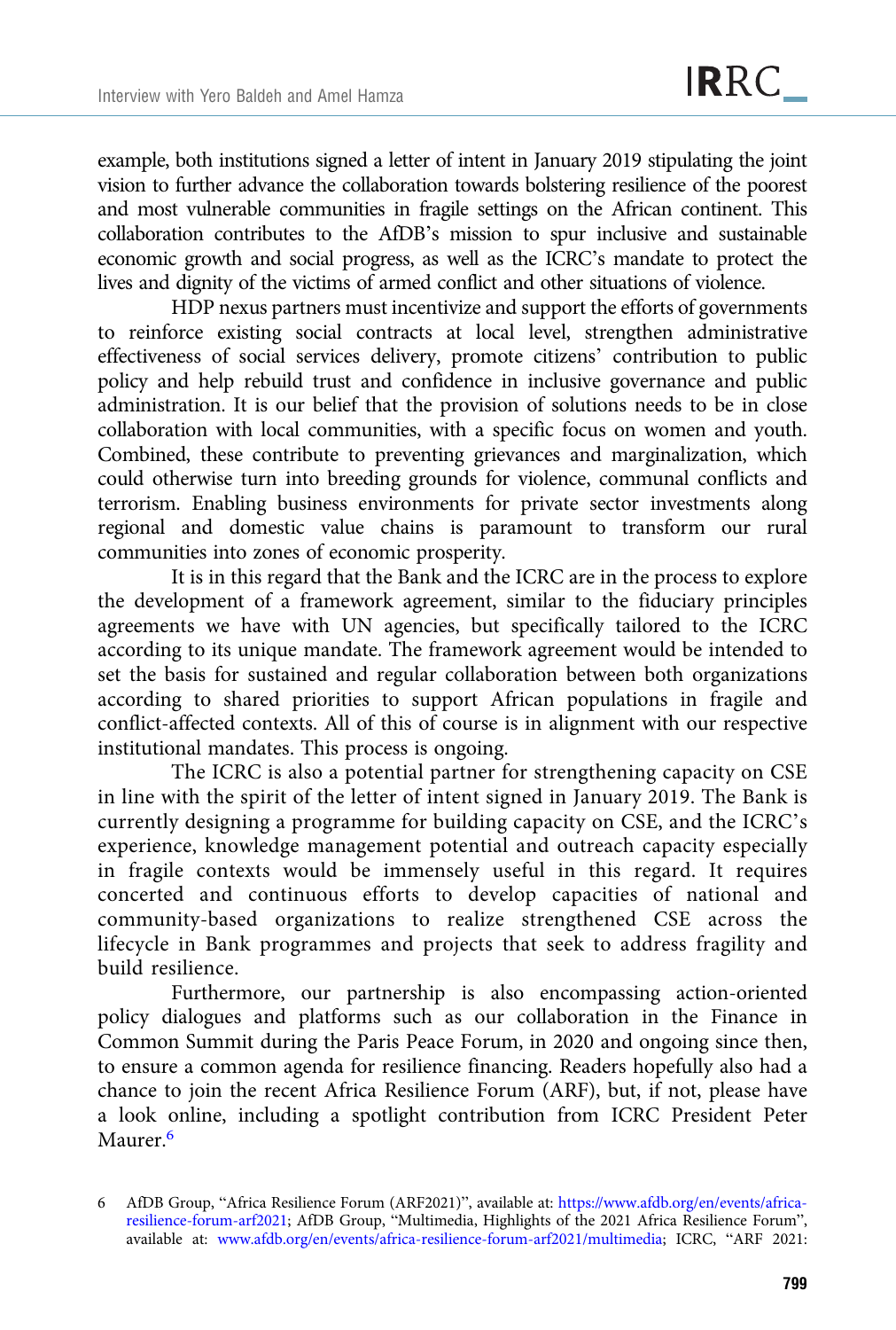# 4. How will the partnership materialize and impact the countries in the Sahel region? What value does this engagement with the ICRC add to the Bank's existing work?

Considering the mutual interests and objectives of both institutions along the humanitarian–development nexus, the Bank and the ICRC have been setting the foundations for a much wider and stronger partnership. For example, let us look at the collaboration via the "Economic Empowerment of Vulnerable Women in the Sahel Region (Mali, Niger and Chad)" project to enhance development of remote conflict-affected communities and bridging the humanitarian– development gap.

Through this engagement, both institutions have gained better insights into each other's institutional and operational models to advance towards a more seamless and scaled-up collaboration in fragile settings. We all know that in these contexts, flexibility and speed of interventions are particularly crucial to deliver on the ground, as is the "do no harm" principle. This includes the Sahel, but also other countries/regions affected by complex and multi-dimensional drivers of fragility, such as the Lake Chad Basin, Horn of Africa, the Great Lakes and Central African regions, to mention a few. The strengthened partnership with the ICRC is core in this regard and we look forward to further expanding and finetuning it.

# 5. How does the AfDB approach the peacebuilding agenda? If this has evolved over time, what are some of the lessons learned for the way forward, in general and visà-vis the Sahel specifically?

The Bank was one of the first multilateral organizations to shape the concept of fragility and institutionalize the fragility and resilience agenda in its business model since 2001. The Bank is still a leader in this domain with its own dedicated internal unit, the RDTS, as well as a specific facility, the Transition Support Facility (TSF).

The RDTS facilitates the Bank-wide implementation of its Strategy for Addressing Fragility and Building Resilience in Africa. The 2014–2019 (extended until the end of 2021) strategy focused on (i) Strengthening state capacity and support for effective institutions; (ii) Promoting inclusiveness to build resilience; and (iii) Leading on policy dialogue, partnerships, and advocacy on issues of fragility in Africa. It is also important to highlight that in the 2014 Strategy, the Bank introduced a paradigm shift from "fragile states" to "fragile situations". The current COVID-19 pandemic has shown how relevant this shift was, as every country faces pockets of fragility, with various levels of evolving capacities and pressures, and the regional dimensions thereof, i.e. fragility does not know

Spotlight Contribution by Peter Maurer, President, International Committee of the Red Cross", Vimeo, available at: <https://vimeo.com/618955137>.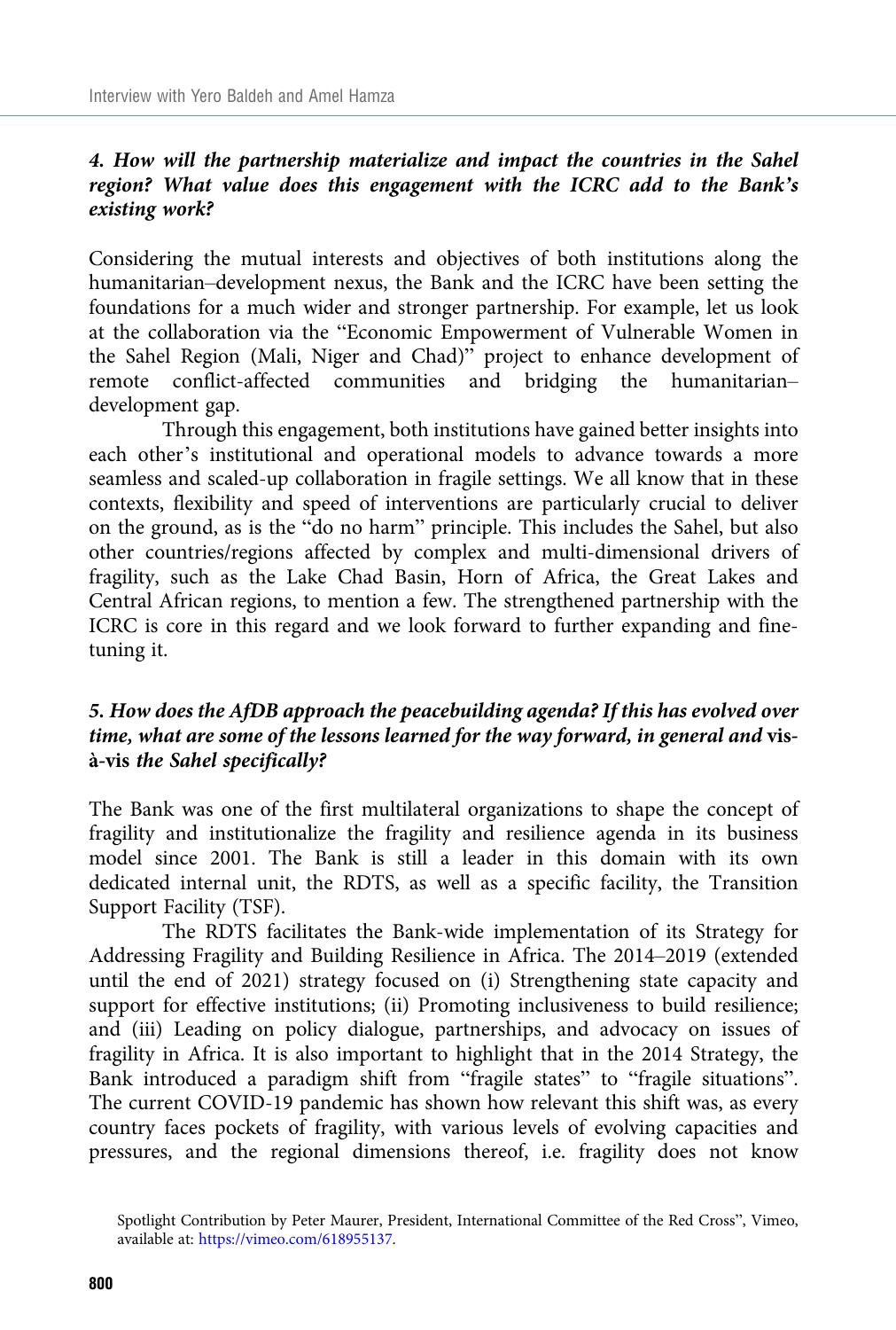borders. The Bank also introduced several changes in its processes, financing modalities, and internal management. All these milestones allowed the Bank to respond to fragile and conflict-affected situations with adapted financial interventions, advocacy and awareness raising.

We are proud of the numerous concrete, tangible steps and results. For example, more than US\$5.2 billion have been mobilized through the dedicated facility, the TSF, since 2008.<sup>7</sup> The bulk of these resources was utilized to consolidate peace, build resilient institutions, stabilize economies, improve the lives of vulnerable populations, and lay the foundations for sustainable inclusive growth. For instance, these interventions secured electricity access to five million people and supplied improved water and sanitation to eight million women over the past decade. Moreover, the TSF continues to provide flexibility (including that, for example, resources from partners can be pooled for scaled-up and better coordinated interventions), allowing the Bank to deliver dedicated and tailored responses to help prevent and mitigate crisis situations.

However, of course, we know the magnitude of tasks ahead to achieve our High 5s, the African Union's Agenda 2063 and Silencing the Guns as well as the SDGs. So, we shall spare no efforts and our partnership with the ICRC is certainly also paramount in this regard to reach, empower and enhance resilience of communities affected by fragility, conflict, violence and climate change. ICRC President Maurer's video participation<sup>8</sup> in the Bank's ARF<sup>9</sup> in September 2021 and our joint COP26 side-event in November 2021 are just two recent examples of joint policy dialogues and advocacy. We look forward to many more.

# 6. What are the cumulative impacts of conflict, climate change and the COVID-19 pandemic on women and girls, especially as seen in the Sahel region? And how does the AfDB intend to tackle these issues in order to seek to reverse the trends?

The Bank's Africa Gender Index indicates that gender disparities in the Sahel region remain a significant challenge and grave concern. Indeed, the situation of the most vulnerable women and girls, particularly those in refugee camps and displaced settlements is alarming for the countries' stability and development outlook. This poses tremendous pressures on a region that faces many challenges – climate change, security threats, political instability, lack of social cohesion, scarce resources in some areas as well as insufficiently inclusive and sustainable natural resource management in areas where natural resources are abundant, to mention a few. In addition, the COVID-19 pandemic has exacerbated an already complex macroeconomic situation, leaving little fiscal space for gender issues and for providing adequate relief for the most vulnerable.

<sup>7</sup> AfDB Group, "About the Facility", available at: [https://www.afdb.org/en/topics-and-sectors/initiatives](https://www.afdb.org/en/topics-and-sectors/initiatives-partnerships/fragility-resilience/about-the-facility.)[partnerships/fragility-resilience/about-the-facility.](https://www.afdb.org/en/topics-and-sectors/initiatives-partnerships/fragility-resilience/about-the-facility.)

<sup>8</sup> ICRC, above note 6.

<sup>9</sup> AfDB Group, "Africa Resilience Forum (ARF2021)", above note 6.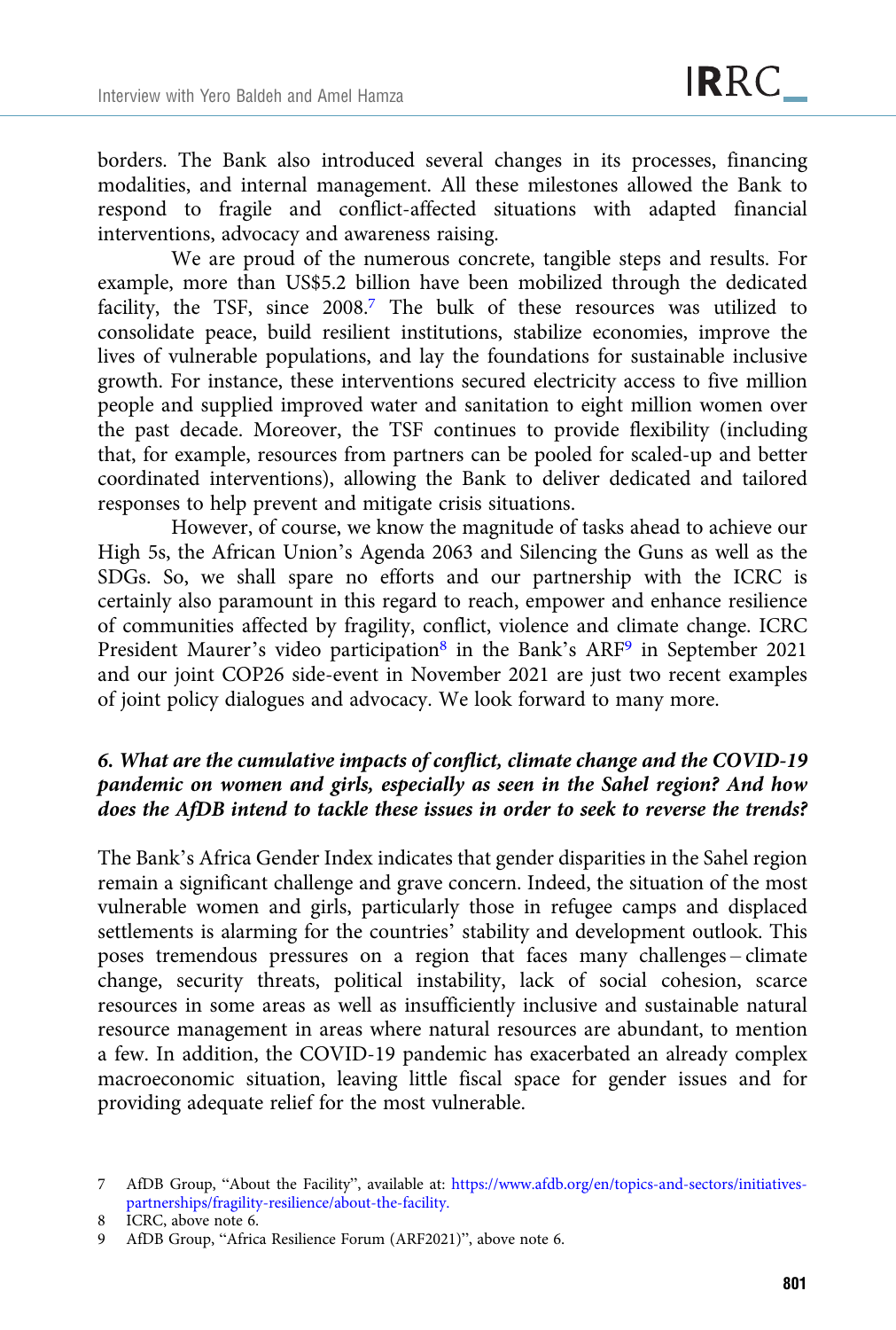Yet, evidence shows that fragile and conflict-affected situations affect the most disadvantaged groups the hardest, particularly women, and have negative impacts on their lives, dignity and livelihoods. In the Sahel in particular, many women are the sole breadwinners and caregivers of their families without adequate economic means or capabilities. They are also particularly exposed to the risks of physical and sexual violence, stigma and rejection by their communities of origin. The economic and structural crises of chronic poverty have often pushed women to engage in the informal economy (agro-pastoral production, processing of agricultural and livestock products, small trade, etc.) to ensure survival and cover the basic needs of their households. Unfortunately, the informal sector – the largest employer of women in the Sahel – was hit the hardest by the restrictions implemented to fight COVID-19, destroying livelihoods of entire households. This again makes it very clear how important investments in resilience are, at individual, household and community levels.

The region is also suffering from the impacts of climate change, which are limiting its development perspectives. Indeed, most Sahelian economies are essentially based on the primary sector (agriculture and livestock), which is dependent on increasingly erratic rainfall and on which more than 80% of the population depends. These climate shocks can have different impacts on women and men, depending on their social status, their ability to participate in decision making and their access to resources. Stunting also erodes the development potential of our youngest members of society. The traditional roles assigned to women exacerbate their vulnerability and precariousness in the face of the negative effects of climate change. All of these are unacceptable and collective efforts are required to get this right, urgently.

# 7. How does the Bank plan to address the disproportionate impact of armed conflicts on women and girls and build their resilience, particularly in the Sahel region? How do you see the role of the ICRC in this regard?

The Gender Strategy 2021–2025 lays the foundation for enhanced interventions in fragile contexts to support poverty reduction, and economic and social development in the least developed African countries, with women at the centre, on both policy and programmatic fronts.10 Developed during an unprecedented time that is threatening the progress and gains of the gender equality agenda, the gender strategy is the blueprint for development interventions that address gender disparities and build a more equal, inclusive and resilient future. It includes empowering women through access to finance and markets, create decent jobs, employability and entrepreneurship opportunities for women and increasing their access to social services through infrastructure.

We know now more than ever that gender inequality does not only have a tremendous cost in Africa and even more so in situations of crisis, but also that

<sup>10</sup> AfDB Group, above note 2.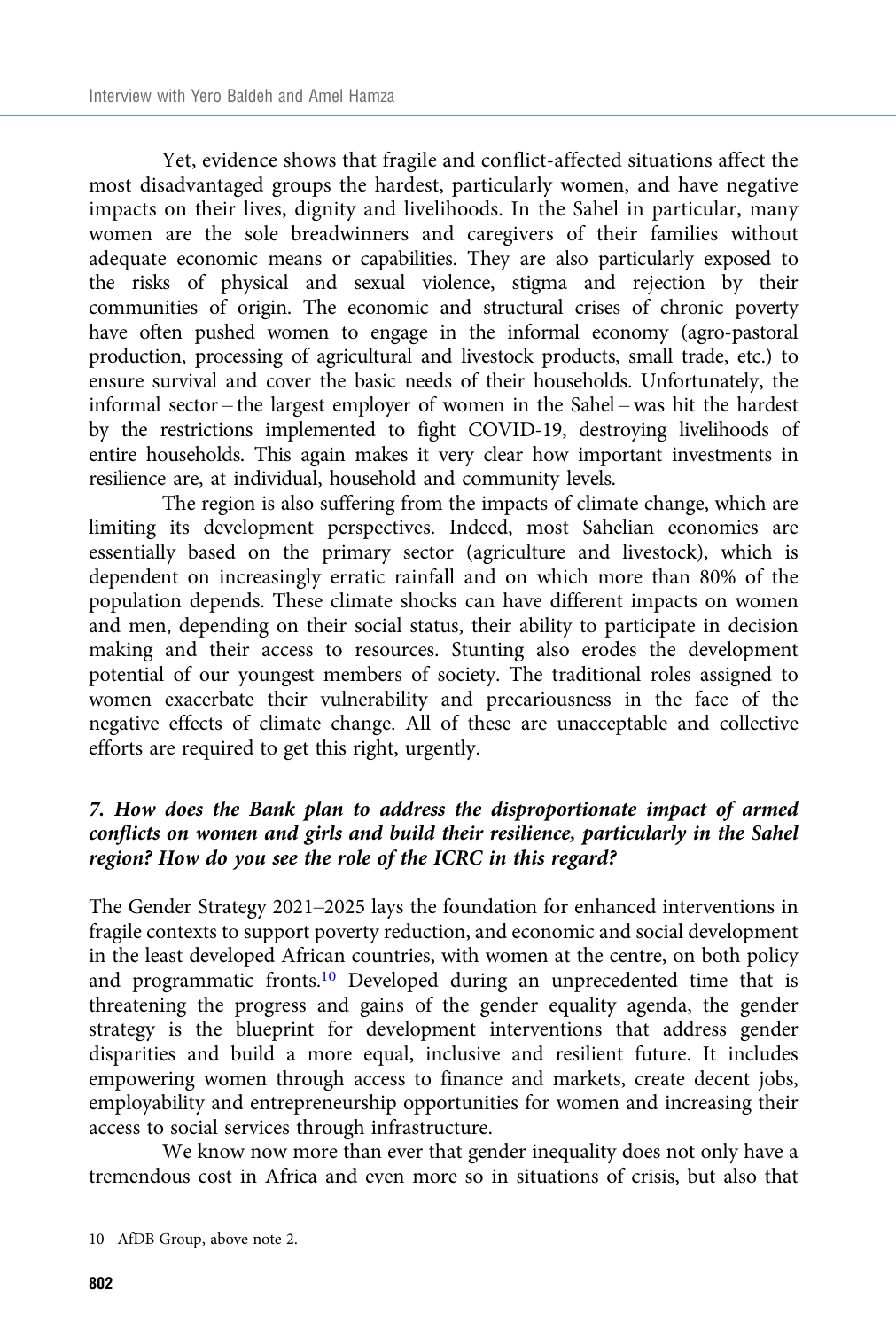countries simply cannot afford to exclude women in their response if they want to rebuild better. In fact, how can recovery programmes that do not integrate specific needs of half of the population – one of the most affected groups during conflict – be part of the solution? Africa's recovery strongly depends on solutions provided to women who, as farmers, market-sellers, traders, etc., keep our economies running.

The example of the Sahel region speaks volumes about the importance of women's empowerment as a critical lever for action and the losses caused by gender disparities. In Burkina Faso, while 93% of economically active women work in rural areas, mainly in food production and are responsible for marketing 40% of agricultural products, only 14% of all women are landowners (compared with 32% of men). Even when they own lands, women's decision-making power remains limited due to gender stereotypes and customary laws. In Chad, women represent only 3% of formal business owners, while the large majority operates in the informal sector with little to no access to bank accounts, credit and business development services.

To that effect, we have built a pipeline of innovative projects to expand development impact in the most remote and challenging areas. To accelerate the implementation of the gender transformational agenda in transition states (countries in fragile and conflict-affected situations), the Bank actively engages and builds alliances with stakeholders, development partners, the civil society and humanitarian actors with the aim to address the root causes of fragility, tackle the long-standing power imbalances and pave the way for sustainable and inclusive development.

It is in this spirit that the collaboration between the ICRC and the Bank emerged to pursue collaborative opportunities under the Affirmative Finance Action for Women in Africa programme, which responds to the fundamental need to unpack the entrepreneurial capacity of women, providing them the finance they need to develop and grow their businesses so that they can better support their family and transform our societies. The complementarity of our mandates will allow us to provide socio-economic opportunities to people living in places where only actors such as the ICRC are present due to security issues. As mentioned earlier, the joint project on "Economic Empowerment of Vulnerable Women in the Sahel" will provide income-generating activities to women at the bottom of the pyramid in areas such as Timbuktu in Mali, Diffa and Agadez in Niger and Kishira in Chad. This is a first pilot, with many more joint projects at scale planned down the road.

#### 8. The Bank puts particular emphasis on CSE. Why is there a need to work with civil society organizations in general, and towards addressing fragility and building resilience in the Sahel region in particular? How are projects with civil society organizations structured and implemented?

CSE is absolutely critical in achieving inclusive growth that leaves no one behind. Working with civil society in fragile and conflict-affected contexts helps strengthen participation and ownership as well as improving transparency and accountability.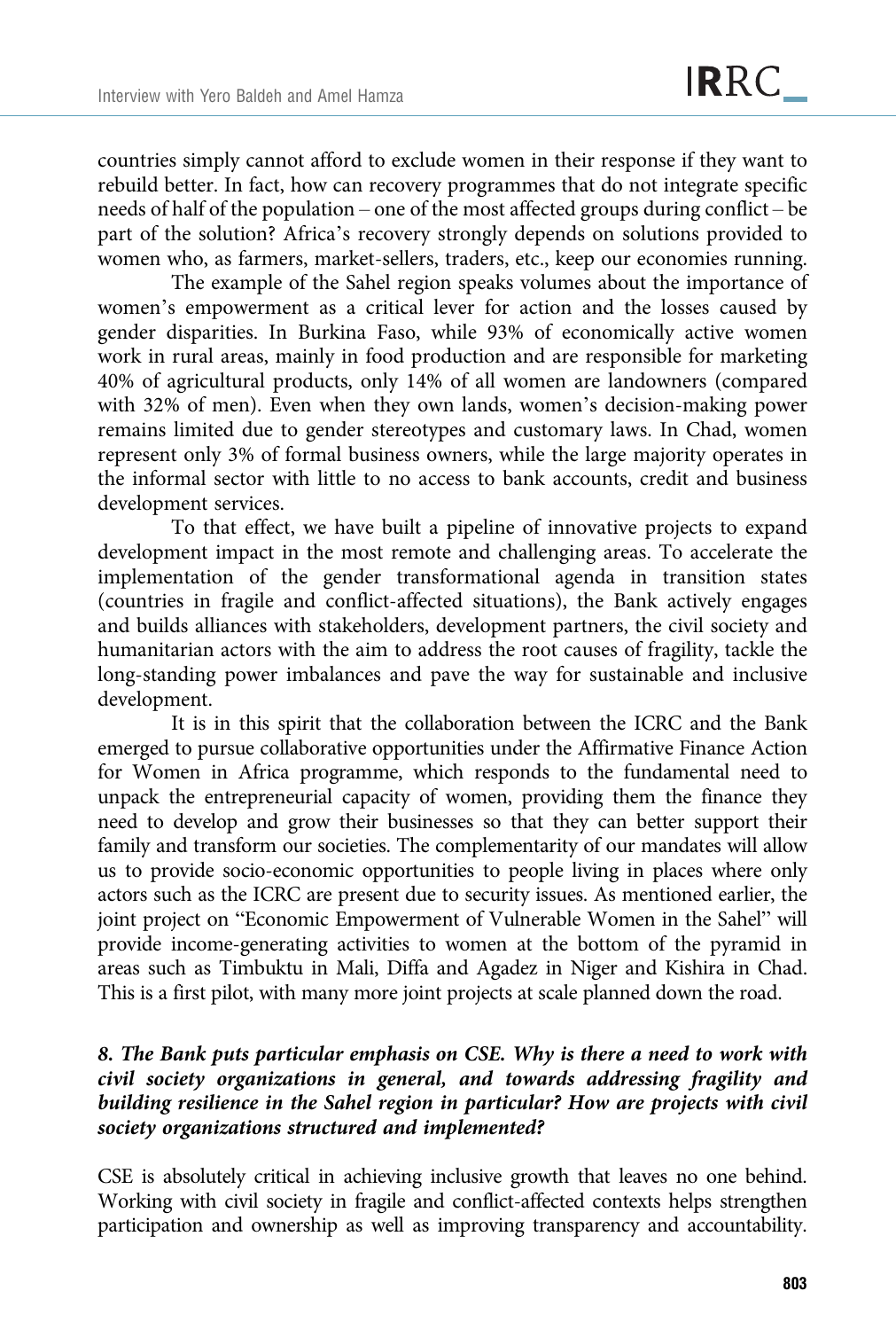Moreover, active CSE can help prevent grievances and marginalization by integrating and applying risk mitigation measures throughout the design and implementation of Bank-funded projects. CSE, and the mentioned capacity development that needs to come with it, will also help the Bank to increase the pool of locally based implementing partners and third-party monitoring for projects in parts of the region that have limited accessibility due to insecurity.

Let us share a few examples. The Bank is actively pursuing CSE in knowledge generation, projects, programmes and policy dialogues. For public sector operations implemented by the government or third-party implementing partners such as the UN, involving civil society in the design and implementation, for example as local implementing partner, is already happening. But we would want to see much more of this. That is also why we are constantly expanding our Civil Society Database, including through close collaboration with partners such as the Lake Chad Basin Commission and many others, and we encourage civil society organizations to register and join online.<sup>11</sup>

For example, the "Desert to Power" initiative aims to develop and provide 10 GW of solar energy by 2025 and supply 250 million people with green electricity, including in some of the world's poorest countries across the Sahel, the Lake Chad Basin and the Horn of Africa. At least ninety million people will be connected to electricity for the first time. Adequate and effective community involvement, mobilization, sensitization and participation are core here. Working with youth associations and organizations in the region, CSE is also important vis-à-vis the Bank's Jobs for Youth in Africa Strategy implementation. This includes empowering youth in fragile contexts via enhanced hard and soft skills needed for local, regional and global labour markets, to expand employability and entrepreneurial potential. In turn, this helps boost livelihoods and resilience as pathways to peace and shared prosperity.

#### 9. The Bank has also been developing its 3rd Strategy for Addressing Fragility and Building Resilience in Africa (2022–2026). Building on the topics covered thus far, which additional points do you deem worth mentioning?

Thank you, yes, as mentioned earlier, our 2nd Strategy (2014–2019, extended until the end of 2021) achieved many of its objectives. That said, and in line with the recommendations of an independent evaluation (by Independent Development Evaluation (BDEV) in 2020) and the policy commitments of the fifteenth replenishment of the African Development Fund (ADF-15), there is room for the Bank to scale up the implementation of its fragility and resilience agenda. The Bank's interventions in fragile situations will need to evolve towards more integrated, structural and coordinated approaches while staying selective according to our comparative advantages and tailored to the context. This

<sup>11</sup> AfDB Group, "Register on CSO Management System", available at: <https://cso.afdb.org/en/user/register>.